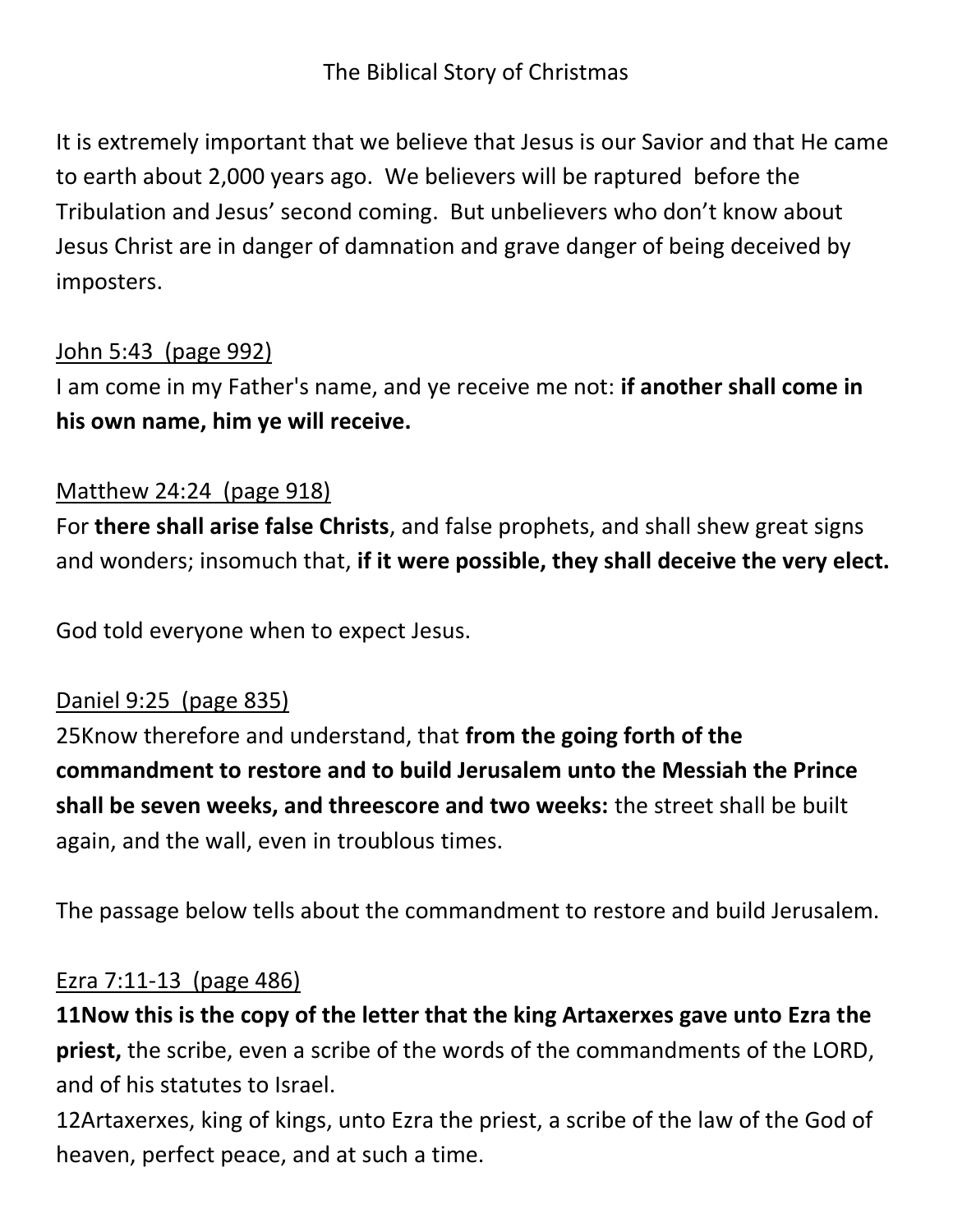# **13I make a decree, that all they of the people of Israel, and of his priests and Levites, in my realm, which are minded of their own freewill to go up to Jerusalem, go with thee.**

# Ezra 9:9 (page 489)

For we were bondmen; yet our God hath not forsaken us in our bondage, but hath extended mercy unto us in the sight of the kings of Persia, to give us a reviving, **to set up the house of our God, and to repair the desolations thereof, and to give us a wall in Judah and in Jerusalem.**

There can be confusion about the definition of "weeks" in the passage in Daniel. For us, a week is always 7 days. Israel has a "week" of days but also a "week" of years. Guess how many years in a "week of years:" 7! So there would be 69 weeks (of years) or 483 years after Artaxerxes' commandment until Christ— Messiah the Prince—would come.

Did you ever wonder how the chief priests and scribes of Israel knew where the newborn King of the Jews was? Now you know.

# Matthew 2:1-6 (page 891)

Now when Jesus was born in Bethlehem of Judaea in the days of Herod the king, behold, there came **wise men from the east to Jerusalem,**

**2Saying, Where is he that is born King of the Jews? for we have seen his star in the east, and are come to worship him.**

3When Herod the king had heard these things, he was troubled, and all Jerusalem with him.

4And when **he had gathered all the chief priests and scribes of the people together, he demanded of them where Christ should be born.**

**5And they said unto him, In Bethlehem of Judaea: for thus it is written by the prophet,**

**6And thou Bethlehem, in the land of Juda, art not the least among the princes of Juda: for out of thee shall come a Governor, that shall rule my people Israel.**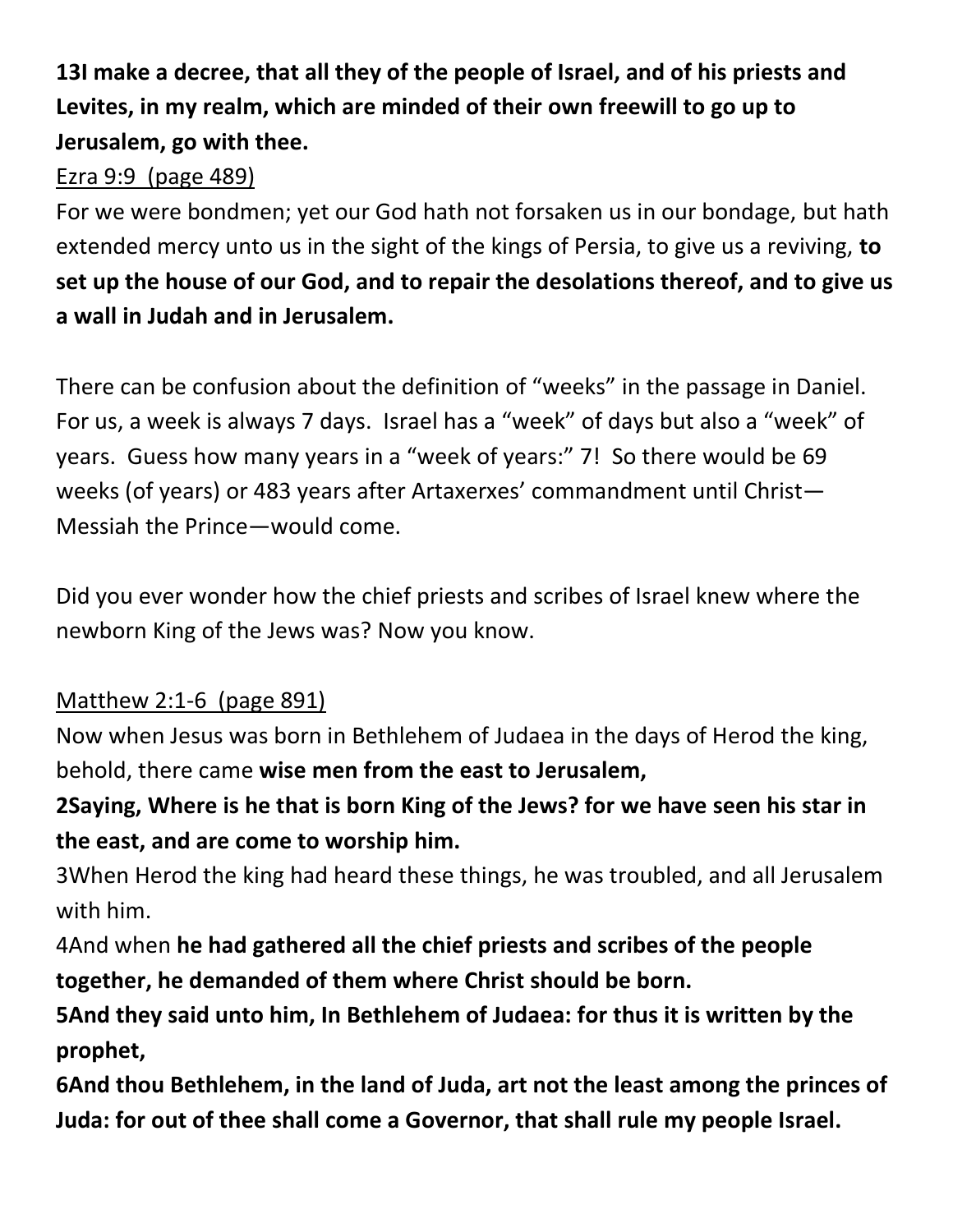There has been a lot of debate about the nature of the star in these scriptures. In the Bible, many times, a reference to stars is a reference to angels. The Bible always defines itself. Sometimes it is with parallel passages. Start with this verse.

#### Jude 1:6 (page 1148)

And **the angels which kept not their first estate, but left their own habitation**, he hath reserved **in everlasting chains under darkness** unto the judgment of the great day.

Then look at this verse. It says the same thing but "angels" is changed to "stars."

## Jude 1:13 (page 1148)

Raging waves of the sea, foaming out their own shame; **wandering stars, to whom is reserved the blackness of darkness for ever.**

It took the wise men, Gentiles, coming to worship the baby Jesus for the religious leaders to even admit that His birth was taking place! We know they knew the Jewish leaders knew when Jesus would be born. They even knew where He would be born. Why were they not there to greet Him?

## Micah 5:2 (page 863)

But thou, **Bethlehem Ephratah, though thou be little among the thousands of Judah, yet out of thee shall he come forth unto me that is to be ruler in Israel; whose goings forth have been from of old, from everlasting.**

After the visit from the wise men, Joseph took his family to Egypt for safety.

## Matthew 2:13-15 (page 892)

13And when they were departed, behold, the angel of the Lord appeareth to Joseph in a dream, saying, **Arise, and take the young child and his mother, and flee into Egypt, and be thou there until I bring thee word: for Herod will seek the young child to destroy him.**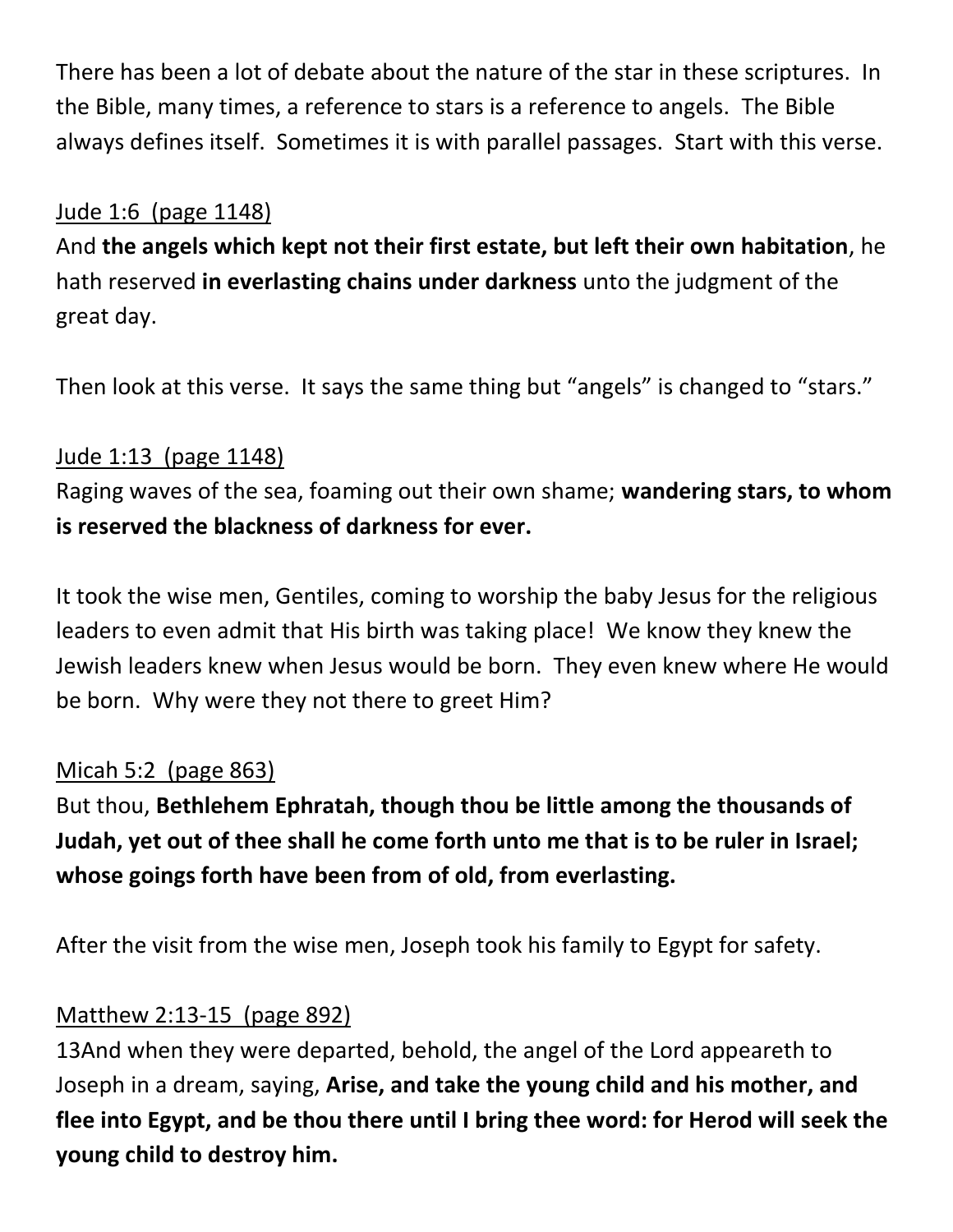14When he arose, he took the young child and his mother by night, and departed into Egypt:

15And was there until the death of Herod: that it might be fulfilled which was spoken of the Lord by the prophet, saying, **Out of Egypt have I called my son. And was there until the death of Herod: that it might be fulfilled which was spoken of the Lord by the prophet, saying, Out of Egypt have I called my son.**

This, also, was prophesied.

## Hosea 11:1 (page 845)

When Israel was a child, then I loved him, and called my son out of Egypt.

But, it still wasn't safe to go back to Bethlehem, so Joseph took Jesus and His mother Mary to Nazareth in Galilee.

# Matthew 2:22-23 (page 892)

22But when he heard that Archelaus did reign in Judaea in the room of his father Herod, he was afraid to go thither: notwithstanding, being warned of God in a dream, **he turned aside into the parts of Galilee:**

**23And he came and dwelt in a city called Nazareth: that it might be fulfilled which was spoken by the prophets, He shall be called a Nazarene.**

This caused some confusion among the people who knew the scriptures.

# John 1:45-46 (page 987)

Philip findeth Nathanael, and saith unto him, We have found him, of whom Moses in the law, and the prophets, did write, **Jesus of Nazareth, the son of Joseph.** 46And Nathanael said unto him, **Can there any good thing come out of Nazareth?**  Philip saith unto him, Come and see.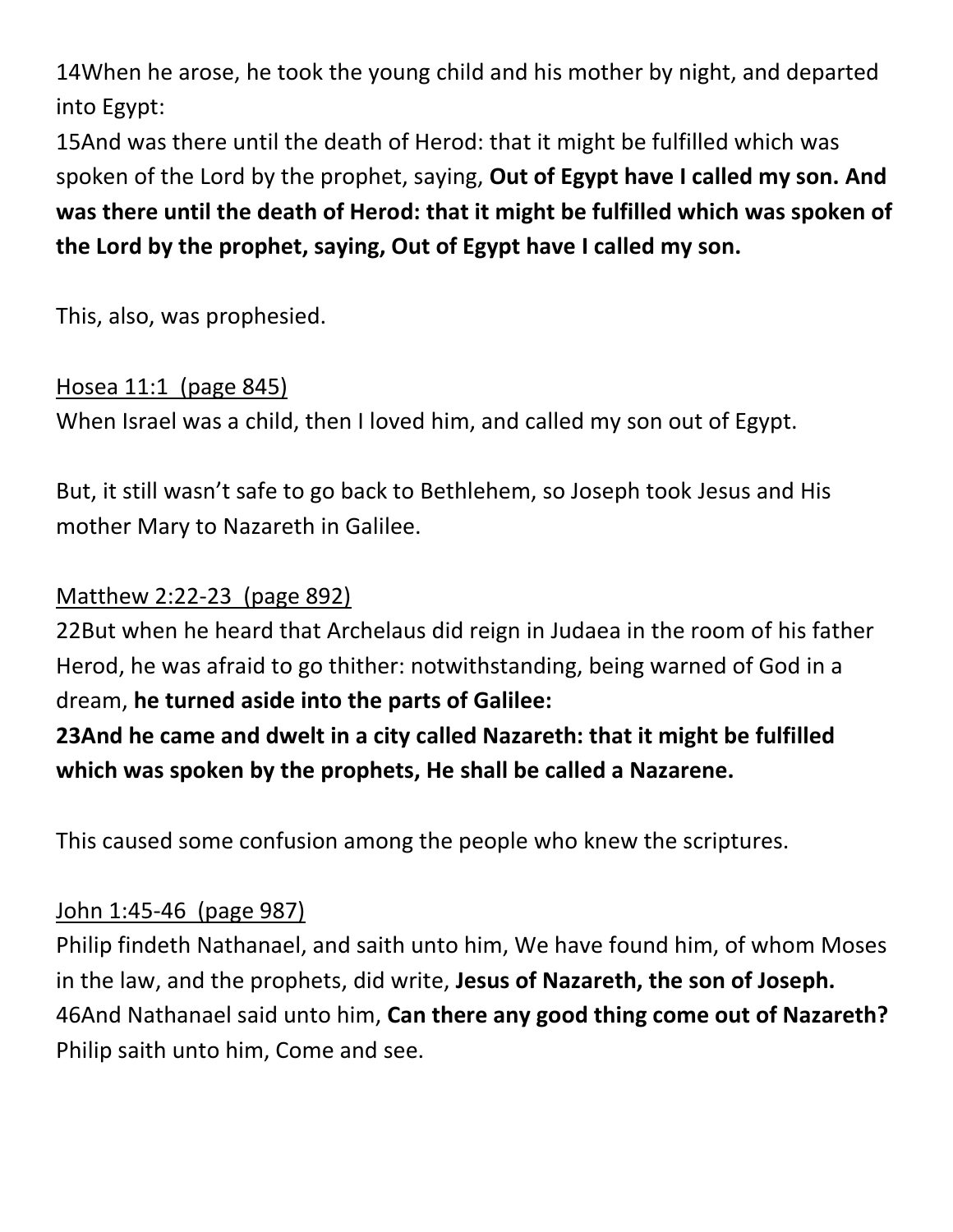John 7:40-43 (page 995)

40Many of the people therefore, when they heard this saying, said, Of a truth this is the Prophet.

**41Others said, This is the Christ. But some said, Shall Christ come out of Galilee? 42Hath not the scripture said, That Christ cometh of the seed of David, and out of the town of Bethlehem, where David was?**

**43So there was a division among the people because of him.**

But the scriptures told the people who and what to look for.

## Isaiah 7:14 (page 655)

Therefore the Lord himself shall give you a sign; **Behold, a virgin shall conceive, and bear a son, and shall call his name Immanuel.**

Of course, they were exactly right.

## Matthew 1:21-23 (page 891)

21And she shall bring forth a son, and thou shalt call his name JESUS: for he shall save his people from their sins.

22Now all this was done, that it might be fulfilled which was spoken of the Lord by the prophet, saying,

23**Behold, a virgin shall be with child, and shall bring forth a son, and they shall call his name Emmanuel,** which being interpreted is, God with us.

Israel always looked back on the time when they had a kingdom under King David. God had promised them that they would have this kingdom for eternity. But Israel's disobedience caused God to split the nation and then to scatter them. But God always keeps His promises so they knew the eternal kingdom was coming.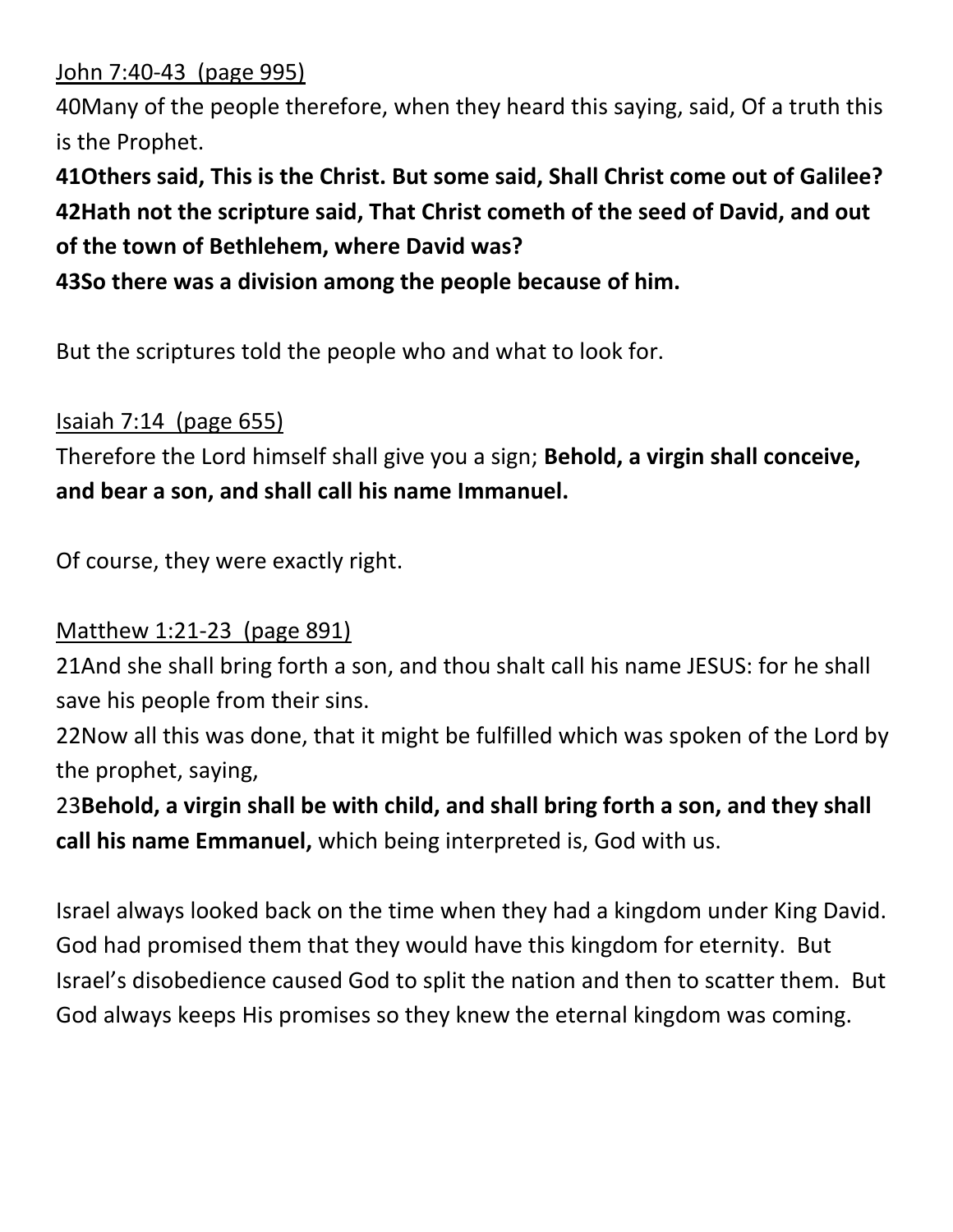# Isaiah 9:6-7 (page 656)

6For unto us a child is born, unto us a son is given: and the government shall be upon his shoulder: and his name shall be called Wonderful, Counsellor, The mighty God, The everlasting Father, The Prince of Peace.

7Of the increase of **his government and peace there shall be no end, upon the throne of David, and upon his kingdom,** to order it, and to establish it with judgment and with justice from henceforth even for ever. The zeal of the LORD of hosts will perform this.

## Jeremiah 23:5-6 (page 724)

5Behold, the days come, saith the LORD, that **I will raise unto David a righteous Branch, and a King shall reign and prosper**, and shall execute judgment and justice in the earth.

6In his days Judah shall be saved, and Israel shall dwell safely: and this is his name whereby he shall be called, THE LORD OUR RIGHTEOUSNESS.

# Jeremiah 33:15-18 (page 737)

In those days, and at that time, will **I cause the Branch of righteousness to grow up unto David; and he shall execute judgment and righteousness in the land.** 16In those days shall Judah be saved, and Jerusalem shall dwell safely: and this is the name wherewith she shall be called, The LORD our righteousness.

17For thus saith the LORD; **David shall never want a man to sit upon the throne of the house of Israel;**

18Neither shall the priests the Levites want a man before me to offer burnt offerings, and to kindle meat offerings, and to do sacrifice continually.

Jesus was that Branch of righteousness, and from the line of David. In the book of Matthew, Joseph's (Jesus legal father) lineage from David is demonstrated. Everyone thought that Joseph was Jesus' biological father.